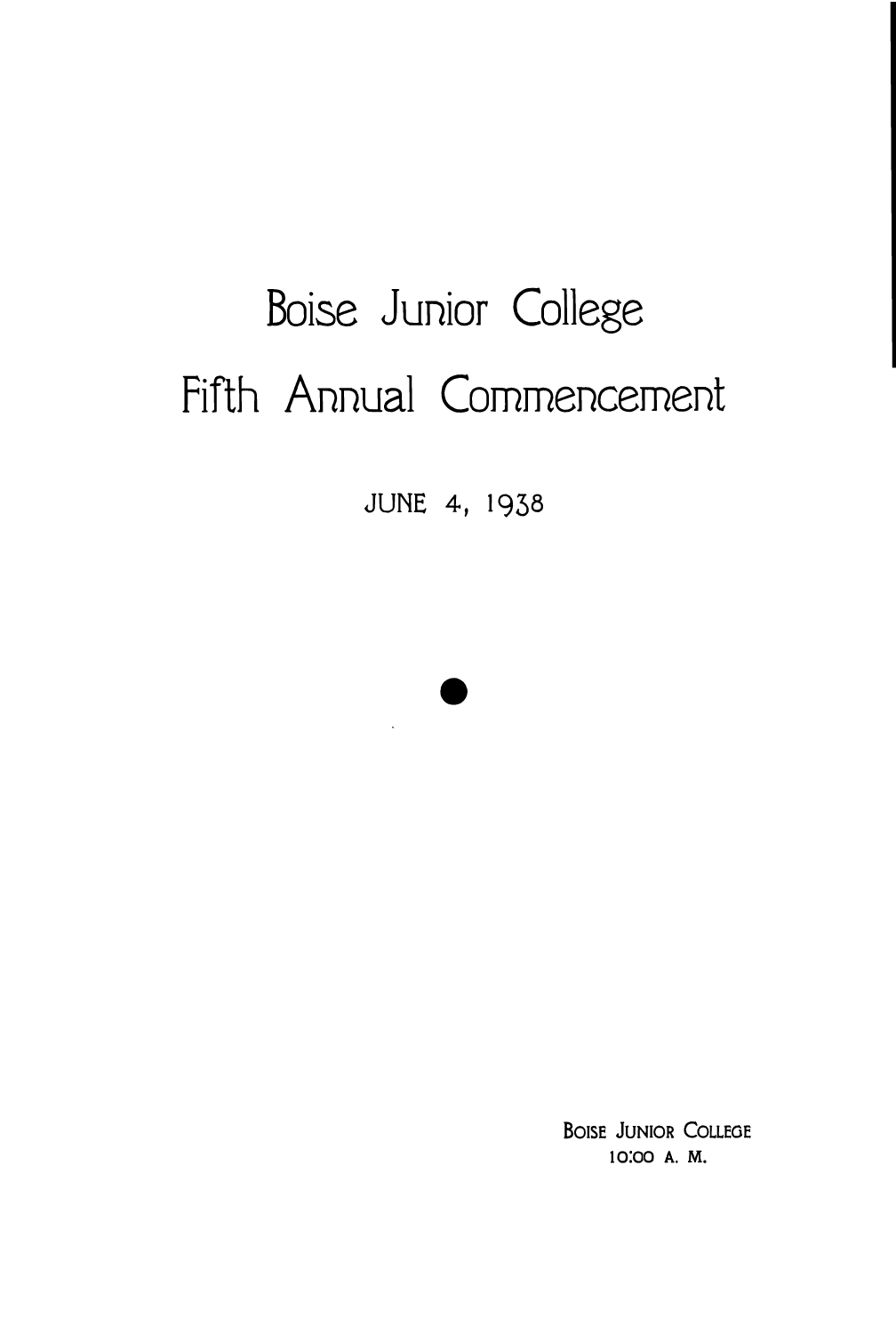# Fifth Annual Commencement

#### PROCESSIONAL

*INVOCATION* 

*REV. MARCUS E. LIKDSAY, D. D., Pastor*  FIRST PRESBYTERIAN CHURCH

TAKE JOY HOME

### **JACK ROWELL**

COMMENCEMENT ADDRESS-A CHALLENGE TO THE EDUCATED *HARRISON C. DALE, President University of Idaho* 

*SERENADE* 

*Drdla* 

*Bassett* 

*HELEN BULLOCK, Piano CAROL CALVERT, Violin JANE HOPPER, Cello* 

ANNOUNCEMENTS FOR YEAR 1938-39 PRESIDENT CHAFFEE

**INVICTUS** 

WILLIAM TALLEY

*PRESENTATION OF DIPLOMAS* 

*0.* 0. *HAGA, President Board of Trustees* 

*COLLEGE HYMN-Les Bois Strachan- Watson* 

#### *LES* **BOIS**

*Bonneville looked at the sun on the forest, Watched the dark valley grow bright with the flame, Uttered the word, to its splendor a tribute, Uttered the now unforgettable name.* 

*CHORUS* 

*Boise, the beautiful, Boise, the wonderful, Take up the word from the frontiersman's Eps, Sing of the strength in the Idaho forest, Sing of the hills where the western sun dips.* 

*BENEDICTION Glwk* 

*Trio: HELEN BULLOCK, MARY ROBERTS, VIRGINIA LEACH* 

### *Huhn*